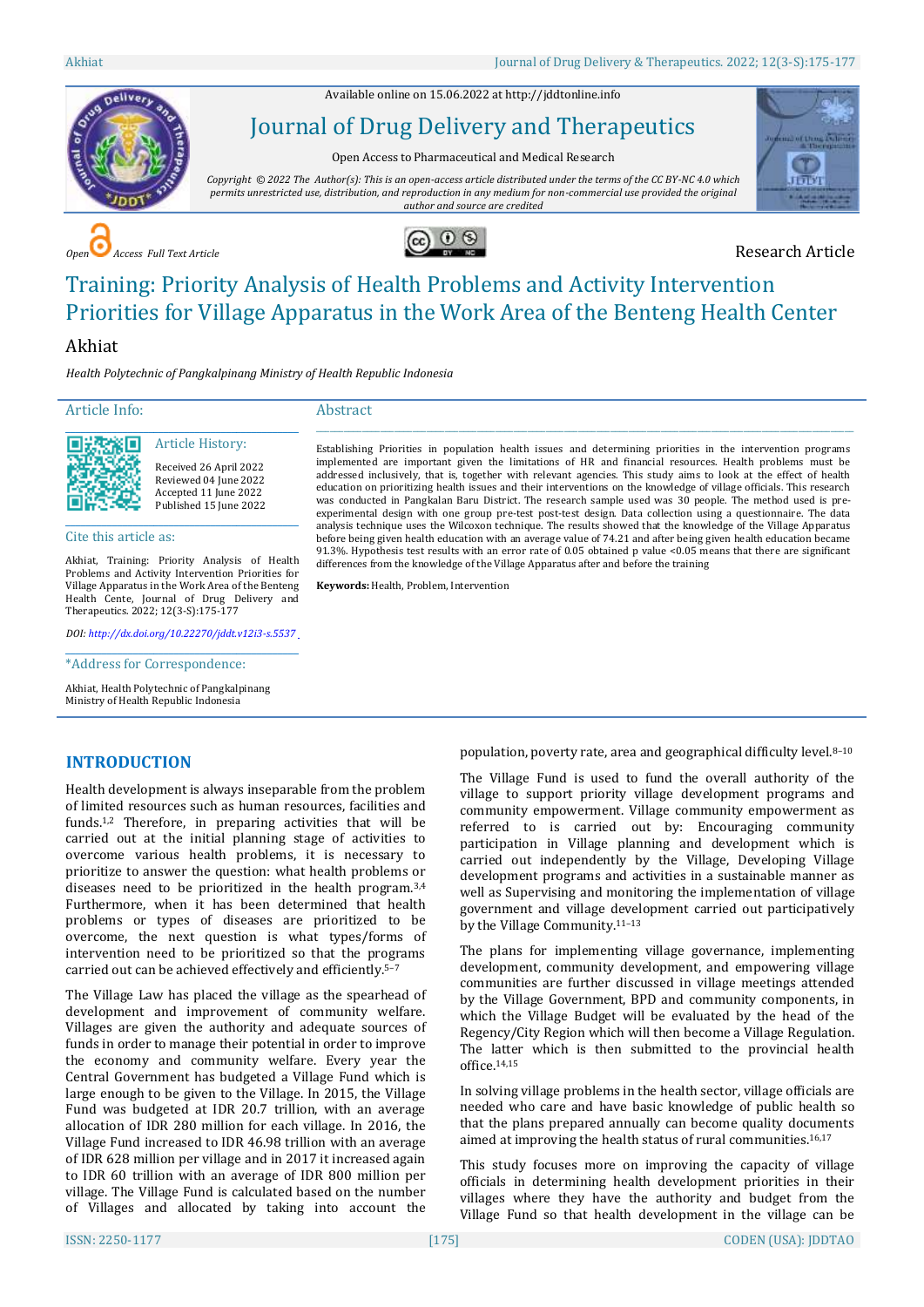#### programmed quickly on target.

# **MATERIALS AND METHODS**

This research is quantitative in nature, where the research design uses a pre-experimental design method with one group pre-test post-test design because there is no random assignment to research subjects. Random assignment is a random selection of research participants who will be assigned to different groups, such as the experimental group and the control group. This research was conducted in 3 villages in the working area of the Benteng Health Center, namely Tanjung Gunung Village, Benteng Village and Batu Belobang Village, Central Bangka Regency. This research was carried out from August to November 2018. The research population is the Village Apparatus consisting of the Village Head, Village Secretary, Head of Affairs, Hamlet Head and Village Office Staff in the working area of Benteng Health Center namely Tanjung Gunung Village, Benteng Village Batu Village Belobang, Mangkol Village and Pedindang Village. The sampling technique was purposive sampling. The research instrument used to collect data in this study was a questionnaire. The questionnaire used consisted of a questionnaire about the demographic data of respondents and a questionnaire about the knowledge of the Village Apparatus about public health problems. Before conducting the intervention, the researcher determined the topic of Priority Determination of Health Problems and Activity Interventions with the target of the Village Apparatus for 60 minutes. Data analysis using the Wicoxon test.

#### **RESULT**

#### **Table 1. Frequency distribution of respondents based on their characteristics**

| Characteristics |                          | n  | $\frac{0}{0}$ |
|-----------------|--------------------------|----|---------------|
| Gender          | Male                     | 18 | 62.1          |
|                 | Female                   | 11 | 37.9          |
| Age Group       | >46 years old            | 14 | 48.3          |
|                 | $36 - 45$ years old      | 8  | 27.6          |
|                 | >46 years old            |    | 24.1          |
| Working period  | < 5 years                | 10 | 34.5          |
|                 | $6 - 15$ years           | 12 | 41.4          |
|                 | $>15$ years              | 7  | 24.1          |
| Education       | <b>Elementary School</b> | 2  | 6.9           |
|                 | Junior High School       | 2  | 6.9           |
|                 | High School              | 23 | 79.3          |
|                 | College                  | 2  | 6.9           |

Table 1 shows that of the 29 respondents the majority were male as many as 18 people (62%). The age of the majority of respondents ranged from 20 to 35 years (48%). The working period is 6-15 years with the majority of respondents' education level is high school, namely 23 people (79%).

#### **Table 2. Data normality test**

| Variable           | p-value |
|--------------------|---------|
| Knowledge pretest  | 0.319   |
| Knowledge posttest | 0.043   |

Based on the results of the normality test above, it can be concluded that the data after the intervention was not normally distributed because p < 0.05 while the data before the intervention was normally distributed  $p > 0.05$ . The conclusion is that this study cannot use the paired t test analysis but uses the Wilcoxon test.

|  | Table 4. Comparison of Knowledge of Village Apparatus |  |  |  |
|--|-------------------------------------------------------|--|--|--|
|  | <b>Before and After Training</b>                      |  |  |  |

| Knowledge                  |           | Mean+SD        | p-value |  |
|----------------------------|-----------|----------------|---------|--|
| Health policy              | Pre-test  | $6.03 + 1.239$ | 0.000   |  |
|                            | Post-test | 7.90+0.860     |         |  |
| <b>Prioritizing Health</b> | Pre-test  | 5.48+0.949     | 0.000   |  |
| Problems                   | Post-test | $6.59 + 0.568$ |         |  |
| <b>Health Problems</b>     | Pre-test  | 5.55+1.152     | 0.000   |  |
| Intervention               | Post-test | $6.52 + 0.688$ |         |  |

Table 3 shows that the knowledge about health policy, prioritizing health problems and Interventions for health problems Sig 0.000 < 0.05, it can be concluded that there is a difference in the level of knowledge before and after training.

#### **DISCUSION**

Knowledge is not something that already exists and others just have to accept it, but knowledge as a continuous formation by a person who is constantly reorganizing new understandings. As has been described in the literature review, knowledge itself is influenced by formal education factors, in this case the respondents' good knowledge they get through formal education where most of the respondents have a high school graduate education background. Apart from that, the respondent's long working period also plays an important role in that the respondent has been exposed to basic knowledge about health.18– 21

Based on the results obtained by knowledge about health policy, prioritizing health problems and Interventions for health problems Sig 0.000 < 0.05, this indicates that there is an increase in knowledge between before and after the intervention. In Istichomah's cit. Yuliana research entitled the effect of health education on gestational hypertension on the maintenance of blood pressure in pregnant women at the Pundong Bantul Health Center, it was found that there was no effect of health education on gestational hypertension on the maintenance of blood pressure of pregnant women. These results are in line with Buzarudina's (2013) research entitled the effectiveness of adolescent reproductive health counseling on the level of knowledge of SMAN 6 students, East Pontianak District. The results of his research using the Wilcoxon test obtained the value of Sig. of 0.000 ( $p \le 0.05$ ) which indicates that there is a significant difference between the score before counseling and the score after counseling. The conclusion is that training on priority analysis of health problems and interventions is effective in increasing respondents' knowledge. In this study, information was obtained that there was also a difference in the increase in knowledge, in line with statistical tests.22,23

Success in conveying information is determined by the nature and quality of the information received and in this case is determined by the nature and quality of the information conveyed by researchers to students. Other factors that may also affect the results of this study are perceptions, motivations and experiences which according to Notoatmodjo are factors that affect one's knowledge.21,24

#### **CONCLUSION**

There is a significant difference in the knowledge of the Village Apparatus between before and after being given training for it is recommended that the village apparatus can carry out the health development planning process with stages according to the program's needs.

#### **ACKNOWLEDGEMENTS**

The author acknowledge that nurse have participated in this